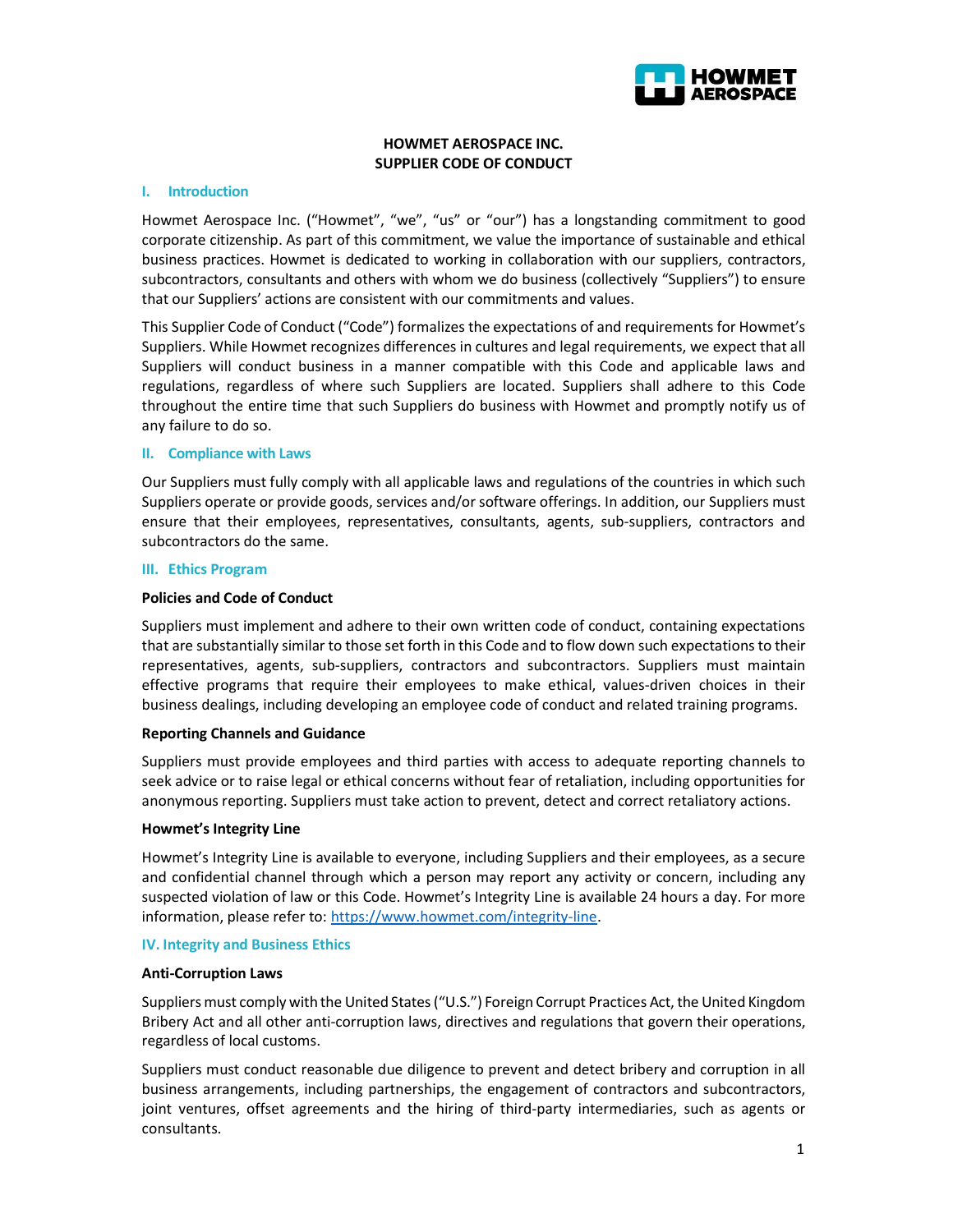

# Illegal Payments, Gifts or Bribery

Suppliers must compete on the merits of their products and services. Suppliers must not use the exchange of business courtesies or gifts to gain an unfair competitive advantage. Neither Suppliers, nor any third party acting on such Supplier's behalf, shall seek an improper business advantage through the offer, promise, authorization or payment of "anything of value" to any individual or entity to corruptly influence the recipient to act inconsistently with his/her duties. The term "anything of value" includes, but is not limited to, cash, cash equivalents (such as gift cards), gifts, travel, meals, entertainment, use of vehicles, accommodations or valuable favors, such as educational or employment opportunities for friends and relatives, loans or the use of vacation property.

Suppliers must not offer, promise, make, accept or agree to accept any improper payments of money or anything of value to government officials, political parties, candidates for public office or other persons. This includes a prohibition on so called "facilitation" or "grease" payments intended to expedite or secure performance of a routine governmental action like obtaining a visa or customs clearance unless there is a formal legal governmental fee schedule for such expediting services and the government provides receipts. Personal safety payments are permitted where there is an imminent threat to health or safety.

### Fraud and Deception

Suppliers must not conduct business fraudulently or deceptively, make false claims or allow anyone representing them to do so. Suppliers must conduct business with a commitment to maximum transparency, consistent with good corporate governance, and gather competitive information by legal means. Suppliers must comply with all executed agreements to which Suppliers are subject. If a Supplier determines or discovers that a false or misleading statement or material omission of any kind has been made, the Supplier must take immediate action to identify the inaccurate statement and to correct such inaccuracies.

### Competition and Antitrust

Suppliers must not enter into formal or informal anti-competitive arrangements that fix prices, collude, rig bids, limit supply or allocate or control markets. Suppliers must not exchange current, recent or future pricing information with competitors. Suppliers must not participate in a cartel or any activity that would unlawfully restrain or impact competition.

### Financial Accounting and Reporting

Supplier must prepare financial statements in accordance with generally accepted accounting principles. In addition, Suppliers must maintain a strong financial control environment and publicly disclose, where appropriate, financial results. Suppliers must comply with the standards of the U.S. Sarbanes-Oxley Act, or applicable equivalent, for financial reporting.

### Insider Trading

Suppliers and their personnel must not use any material or non-publicly disclosed information obtained in the course of their business relationship with Howmet as the basis for trading or for enabling others to trade in the stock or securities of any company.

## Conflict of Interest

Suppliers must avoid all conflicts of interest or situations giving the appearance of a potential conflict of interest. Suppliers must provide immediate notification to all affected parties in the event that an actual or potential conflict of interest arises. This includes a conflict between the interests of Howmet and our Suppliers' personal interests or those of close relatives, friends or associates of our Suppliers.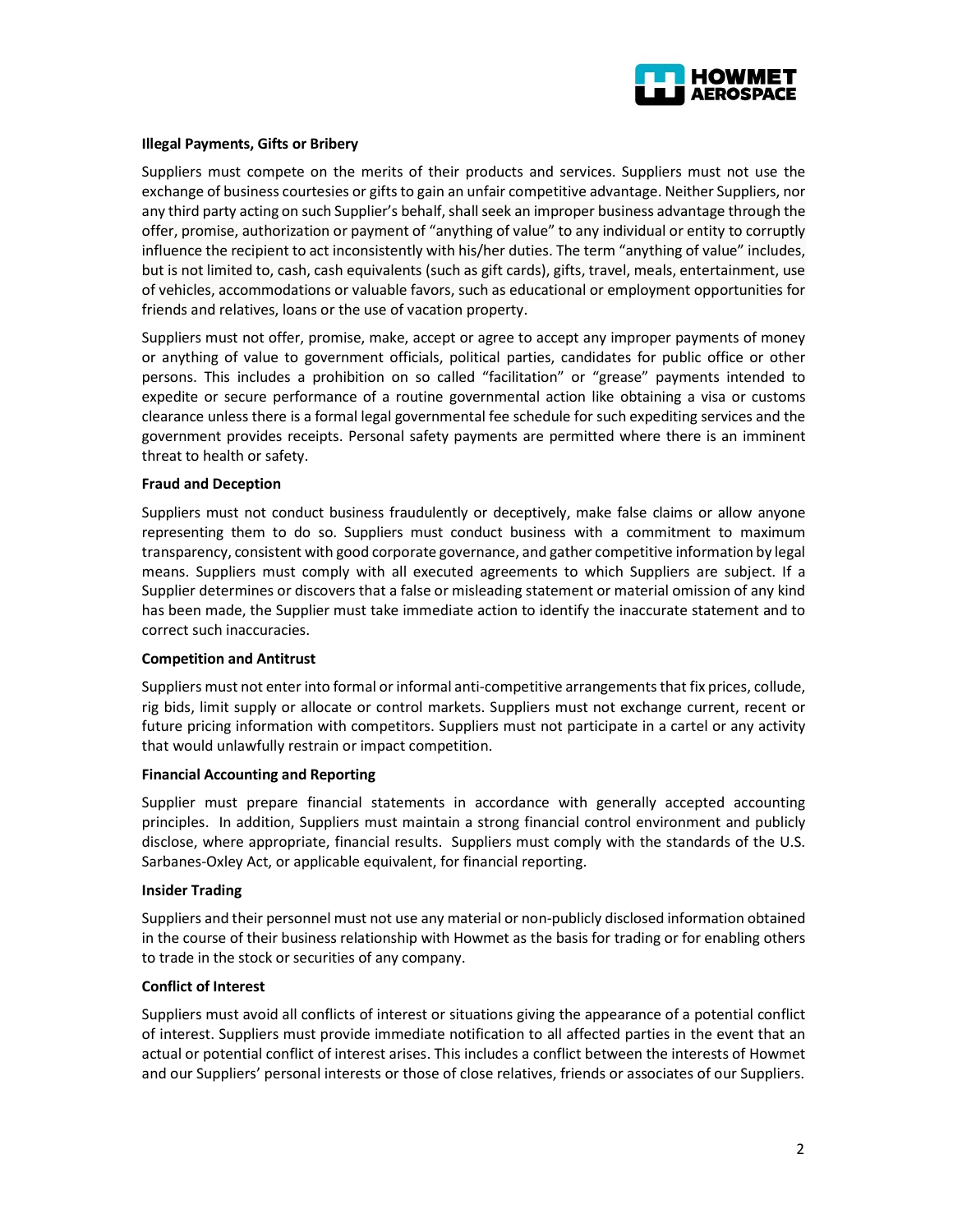

# Payment of Taxes

Suppliers must ensure that they comply with all applicable tax laws and regulations in the countries where they operate and be open and transparent with the relevant tax authorities. Under no circumstances should Suppliers engage in deliberate or illegal tax evasion or facilitate such evasion on behalf of others. As such, Suppliers must put in place effective controls to minimize the risk of tax evasion or its facilitation, and provide appropriate training, support and whistleblowing procedures to ensure that their employees understand and implement such controls effectively and are able to report any associated concerns.

# Timely Payment of Suppliers

Suppliers must be fair and reasonable in their payment practices and pay undisputed and valid invoices on time and in accordance with agreed contractual payment terms.

## Accurate Records

Suppliers must maintain appropriate controls to accurately and securely create, store and maintain business records and to not alter any record entry to conceal or misrepresent the underlying transaction represented by it. All records, regardless of format, made or received as evidence of a business transaction must fully and accurately represent the transaction or event being documented. Records must be retained based on the applicable retention requirements or statute of limitations.

# V. Product Safety

## Product and Service Safety and Quality

Suppliers must comply with all laws and regulations on product safety and quality, in addition to delivering all goods, services and/or software offerings in accordance with agreed product safety and quality standards and specifications.

Suppliers must have in place quality assurance processes to promptly identify any defects and implement corrective actions.

Supplier must promptly communicate to Howmet any internal or supply chain nonconformity or other related developments that have the possibility of impacting Supplier's ability to meet its performance requirements, including, without limitation, the requirements to timely perform or meet the specifications.

### Counterfeit Parts

Suppliers must develop, implement and maintain effective methods and processes appropriate to their products to minimize the risk of counterfeit parts and materials being provided. Effective processes must be in place to detect, report and quarantine counterfeit parts and materials and to prevent such parts from re-entering the supply chain. If counterfeit parts and/or materials are detected or suspected, Suppliers must provide immediate notification to the recipients of such counterfeit parts and/or materials.

### VI. Information Protection

### Intellectual Property

Suppliers must comply with all the applicable laws and regulations governing intellectual property rights, including the assertion of intellectual property ownership and/or protection against disclosure. Suppliers of materials, products and/or services that they design must ensure that such materials, products and/or services (and the methods by which they are produced or performed) do not infringe the valid intellectual property rights of third parties in the countries in which such materials, products and/or services are produced (or performed) and in the countries in which they are expected to be used by a downstream customer.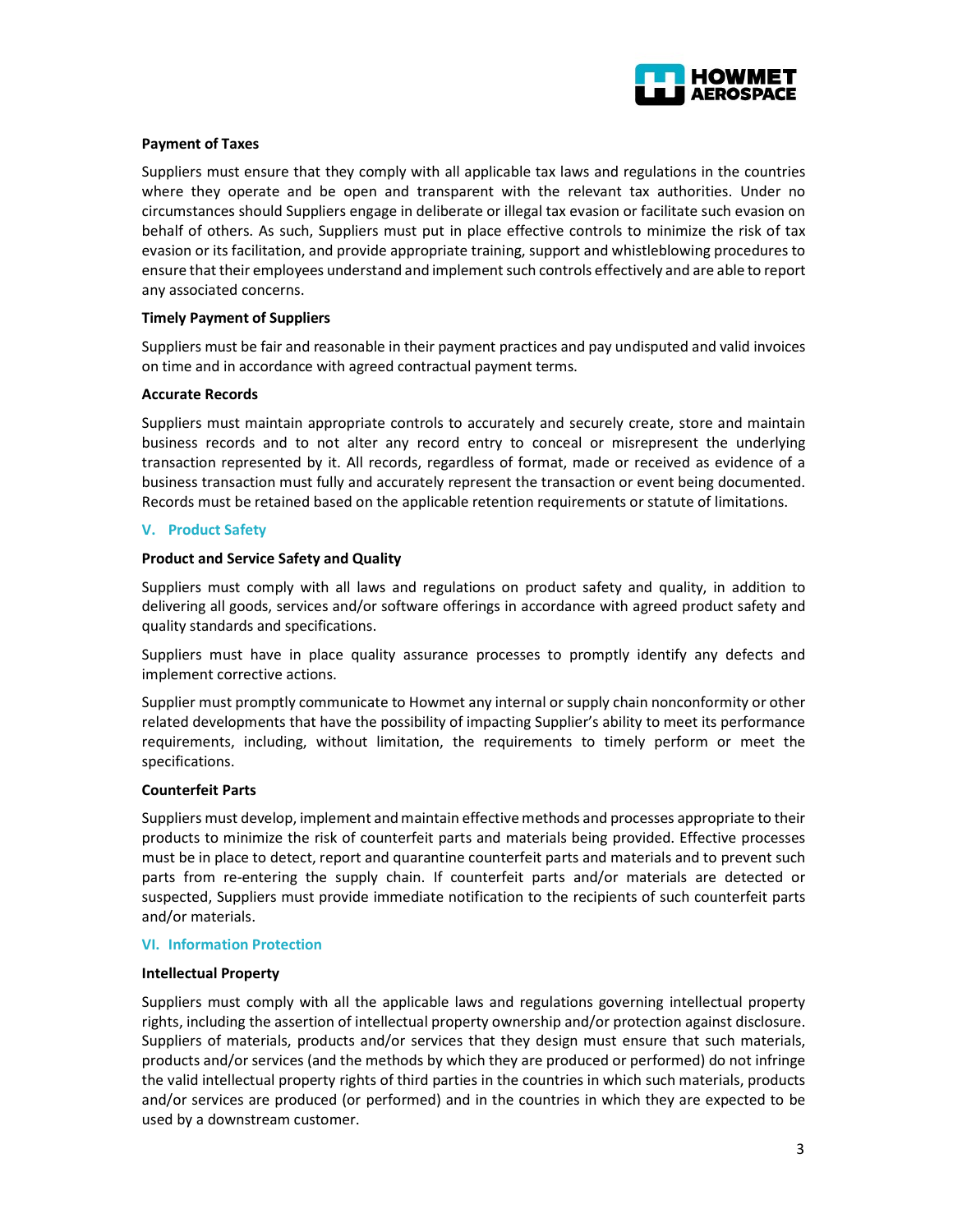

## Sensitive, Confidential and Proprietary Information

Suppliers must ensure that all sensitive, confidential and/or proprietary information (collectively, "Information") is appropriately protected. Such Information includes, but is not limited to, trade secrets, drawings, specifications, costs, personal information, etc.

Suppliers must comply with applicable data privacy laws on the collection, processing, retention, correction, protection and transfer of Information. In addition, Suppliers must ensure that their representatives, agents, sub-suppliers, contractors and subcontractors also comply with applicable data privacy laws on the collection, processing, retention, correction, protection and transfer of Information.

Suppliers must not use Information for any purpose (e.g. advertisement, publicity, internal research and development, etc.) other than the business purpose for which it was provided, unless there is prior written authorization from the owner of the Information.

Suppliers, and their representatives, agents, sub-suppliers, contractors and subcontractors, must protect the Information of both Howmet and third parties from unauthorized access, destruction, use, modification and/or disclosure, through appropriate physical and electronic security procedures and safeguards, including mitigating emerging risk to information systems by implementing appropriate IT cyber security programs. Supplier must not share the Information of Howmet or third parties without Howmet's or such third party's prior written consent.

Supplier must act promptly to identify any harmful or malicious code and to implement appropriate mitigation and remediation efforts to address any such harmful or malicious code. Suppliers must report to Howmet any suspected or actual data breach or security incident as soon they are aware of it.

### VII. Human Rights

### General

Suppliers must conduct their business and operations in a way that respects human rights by treating their own workers, and people working for their suppliers, with dignity and promoting fair employment practices. This requirement includes providing fair and competitive wages; prohibiting harassment, bullying and discrimination; prohibiting use of child, forced, bonded or indentured labor and not engaging in trafficking of persons for any purpose.

Suppliers must identify risks and any actual adverse impacts on human rights related to their activities and business relationships. Suppliers must take appropriate steps to reduce the risk that their operations contribute to human rights abuses and to remedy any adverse impacts directly caused, or contributed to, by their activities or business relationships.

#### Child Labor

Suppliers must ensure that illegal child labor is not used in the performance of work. The term "child" refers to any person under the minimum legal age for employment where the work is performed and/or the age of fifteen (15), whichever is higher.

### Modern Slavery, including Human Trafficking, Forced, Bonded or Indentured Labor

Suppliers must prevent any involvement in all forms of modern slavery, including human trafficking, forced, bonded or indentured labor. All work should be voluntary on the part of the employee.

Suppliers must provide all employees with a written document, in a language they understand, clearly indicating their rights and responsibilities with regard to wages, working hours, benefits and other working and employment conditions. Suppliers should not retain any form of employee identification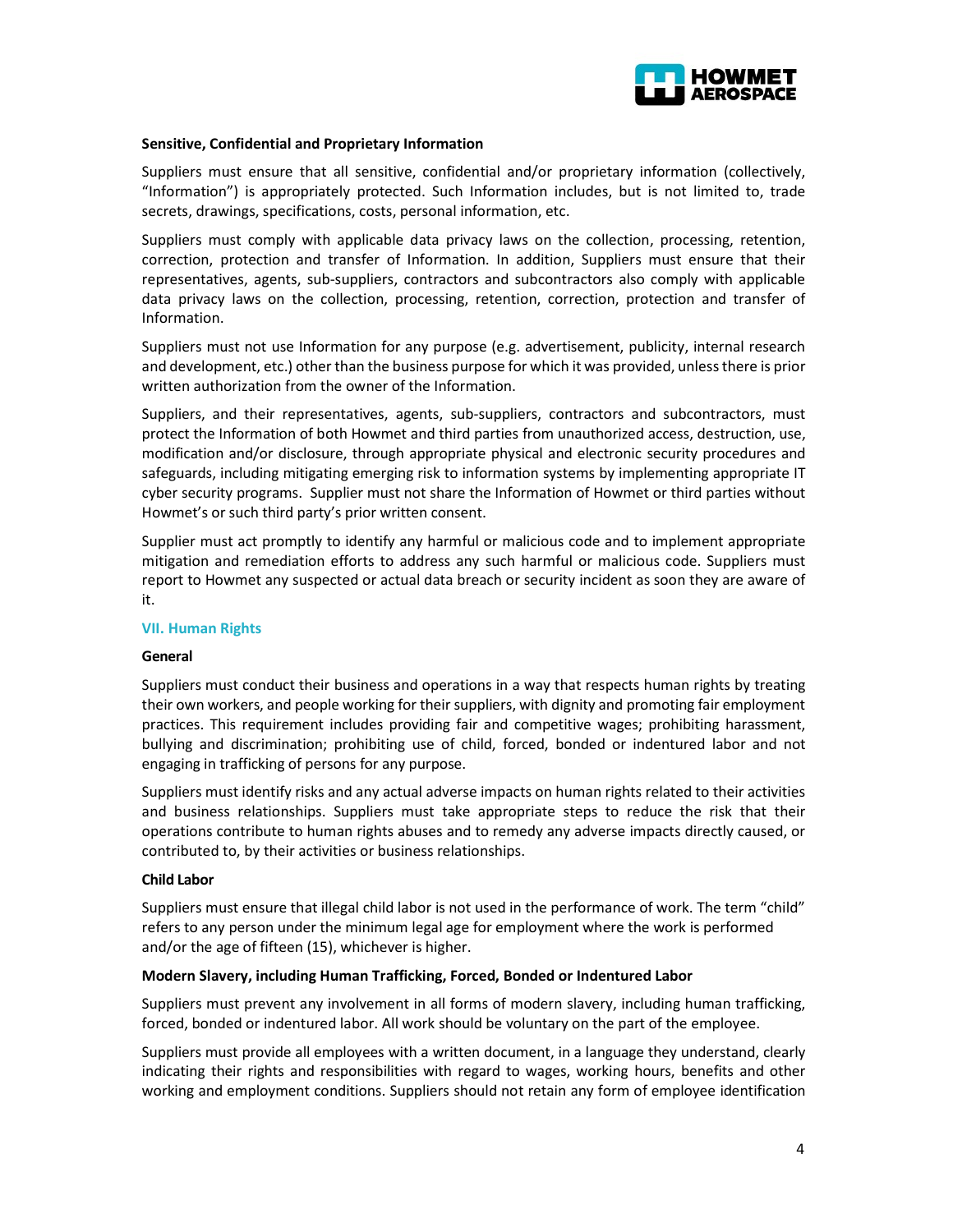

(e.g., passports or work permits), or destroy or deny access to such documentation, as a condition of employment, unless required by applicable law.

Suppliers must not charge employees fees, recruitment costs or deposits, directly or indirectly, as a precondition of work.

Suppliers must respect the right of workers to terminate their employment after reasonable notice and to receive all owed salary. Suppliers must respect the right of workers to leave the workplace after their shift (see also, Wage, Benefits and Working Hours).

### VIII. Employment Practices

### Harassment and Bullying

Suppliers must ensure that their employees are afforded an employment environment that is free from physical, psychological, sexual and verbal harassment, intimidation or other abusive conduct. Accordingly, Suppliers must implement and adhere to their own written policy prohibiting harassment in the workplace.

## Diversity and Inclusion

Suppliers must foster a diverse and inclusive work environment where employees are treated with dignity, respect and fairness. Accordingly, Suppliers must maintain an equal employment opportunity statement or code of conduct that does not allow discrimination on the basis of race, color, religion, sex (including pregnancy, gender identity and sexual orientation), parental status, national origin, age, disability, genetic information (including family medical history) military service or any other characteristic protected under applicable law.

Suppliers must provide equal employment opportunities to employees and applicants for employment without discrimination and comply with all non-discrimination laws and regulations.

Suppliers must ensure employment, including hiring, payment, benefits, advancement, termination and retirement, is based on ability or job performance and not any discriminatory bases.

### Wage, Benefits and Working Hours

Suppliers must pay workers at least the minimum compensation required by local law and provide all legally mandated benefits. In addition to payment for regular hours of work, workers must be paid for overtime at the overtime rate that is legally required or, in those countries where such laws do not exist, at least equal to their regular hourly payment rate. Suppliers must not permit deduction from wages as a disciplinary measure or permit any other deductions prohibited by applicable law.

Suppliers must provide employees with regulated hours of work, including any periods of paid time off that are required by applicable law.

### Social Dialogue and Freedom of Association

Suppliers must respect the rights of workers to associate freely and communicate openly with management regarding working conditions, without fear of harassment, intimidation, penalty, interference or reprisal.

Suppliers must recognize and respect any rights of workers to exercise lawful rights of free association, including joining or not joining any association of their choosing within the appropriate national legal framework.

### Disciplinary and Grievance Mechanism

Suppliers must have an employee disciplinary process in place to address concerns regarding employee work, conduct or absence.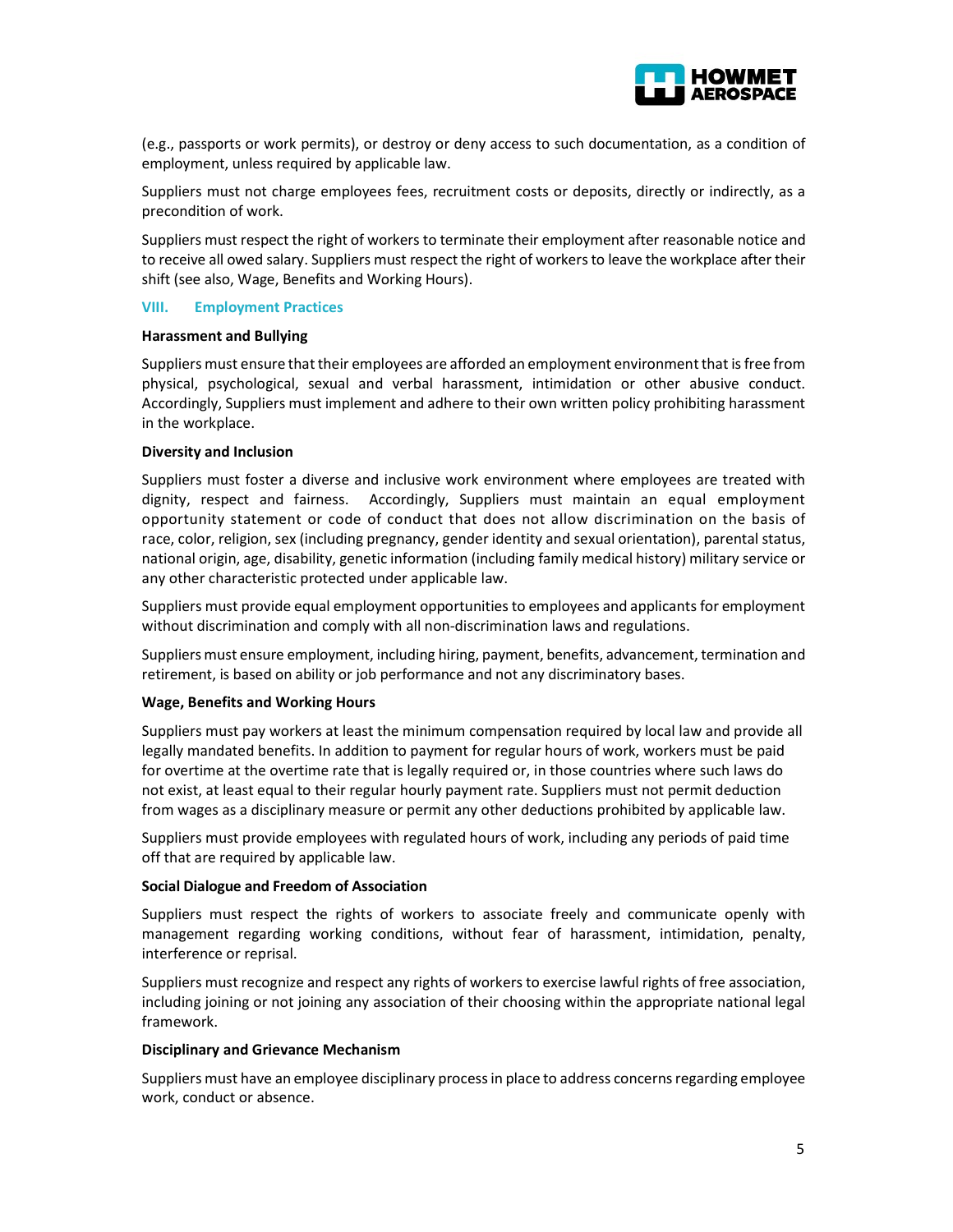

Suppliers must have a grievance mechanism for employees to raise a workplace problem or concern or to appeal a disciplinary decision.

## IX. Environmental, Health and Safety

### Health and Safety Management System

Suppliers must establish an appropriate health and safety management system, including policies aimed at protecting the health, safety and welfare of employees, contractors, visitors and others who may be affected by such Suppliers' activities by striving to eliminate fatalities, work-related injuries and work-related health impairments and limiting exposure to safety hazards.

Suppliers must take reasonable steps to provide a hygienic working environment and must ensure that employee's performance and safety are not impaired by alcohol, controlled substances or legal or illegal drugs.

## Substances and Chemical Management

Suppliers must operate in compliance with chemical regulations such as the Toxic Substance Control Act and the Registration, Evaluation, Authorization and Restriction of Chemicals regulation of the EU (EC 1907/2006). Suppliers are expected to communicate to Howmet up to date information in regard to environmental, health and safety matters related to their products to enable safe usage of the products in the whole life cycle. Suppliers must also cooperate with Howmet by providing product content information and related information to enable the fulfillment of downstream requirements in relation to Suppliers' goods, services and/or software offerings. In addition, Suppliers must reasonably anticipate future regulatory constraints on some chemicals or substances in order to ensure continuity of supply.

### Sustainability and Environmental Management System

Suppliers must actively support Howmet's sustainability strategy and make their best effort to develop, manufacture and deliver innovative products and processes that have the lowest possible environmental impact throughout the lifecycle.

Suppliers must establish an appropriate environment management system, including policies and procedures aimed at effectively managing their environmental performance, including integrating environmental considerations into their product design or services. Suppliers are expected to reduce their climate change impact; improve their efficiency in the use of energy, water and natural resources; minimize waste and use of hazardous materials; increase the recycling and reuse of materials, where appropriate; and responsibly manage air emissions.

### X. Global Trade

### Import

Suppliers must ensure that their business practices are in full compliance with all applicable laws, directives and regulations related to any import activity . Under no circumstances may an import (whether of a service, commodity, technical data or technology) or any transaction be made contrary to these laws, directives or regulations. Suppliers must comply with all license, permit, certification, labeling, data submission and data retention requirements under any such laws, directives or regulations or as set forth by any government agencies.

### Export

Suppliers must ensure that their business practices are in full compliance with all applicable laws, directives and regulations related to export controls, sanctions, embargoes and anti-boycott practices. Under no circumstances may an export or reexport (in either case, whether of a service, commodity, technical data or technology) or any transaction be made contrary to these laws, directives or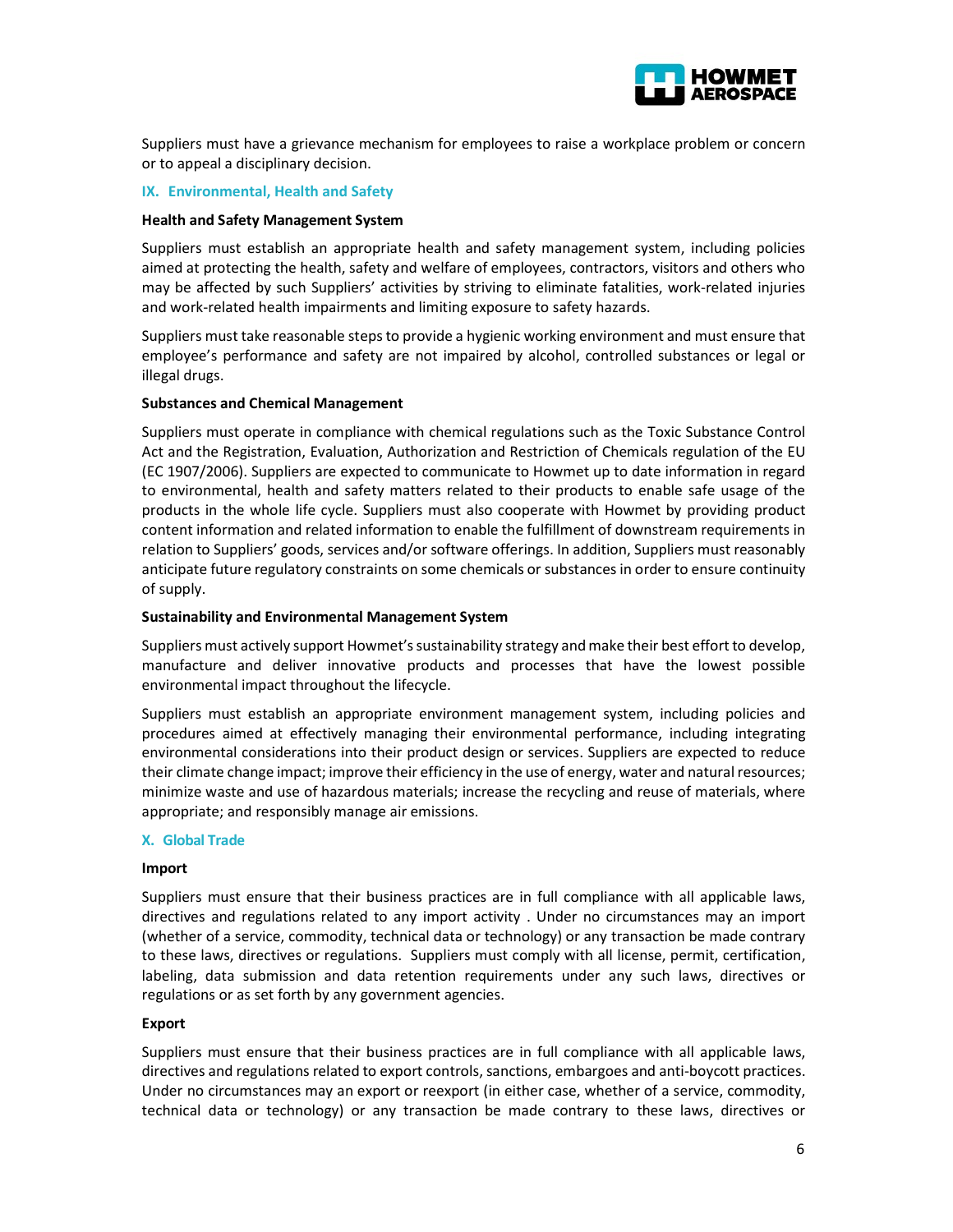

regulations. Suppliers must provide truthful and accurate information and obtain export licenses and/or consents where necessary.

## Responsible Sourcing of Rare Earth Elements, Minerals and Metals

Suppliers must comply with applicable laws and regulations regarding direct and indirect sourcing of critical material, including rare earth elements, minerals and metals (e.g. aluminum, nickel, bauxite, cobalt, titanium and lithium). Suppliers must establish a policy and a management system to reasonably assure that such critical material, which may be contained in the goods they deliver, are sourced responsibly (i.e. with limited environmental impacts and not detrimental to human rights).

## Conflict Minerals

Howmet's expectations related to "Conflict Minerals" (for purposes of this Code, "Conflict Minerals" means tin, tantalum, tungsten and gold) are informed by the United Nations Guiding Principles on Business and Human Rights and the OECD Due Diligence Guidelines for responsible mineral sourcing, as well as applicable law. Each of our Suppliers who supply Conflict Minerals (including goods containing Conflict Minerals), regardless of where such Supplier is located and regardless of where such Conflict Minerals are sourced, processed or sold, must source such materials in accordance with the highest ethical and legal standards. In addition, Suppliers of Conflict Minerals (including goods containing Conflict Minerals) must procure those minerals only from socially and environmentally responsible sources that do not directly or indirectly contribute to conflict.

Suppliers of Conflict Minerals (including goods containing Conflict Minerals) must:

- strive to ensure that all materials supplied to Howmet are free of Conflict Minerals that directly or indirectly finance or benefit armed groups in conflict-affected or high-risk areas, including the Democratic Republic of the Congo and surrounding countries;
- confirm whether the mines and smelters identified as sources of Conflict Minerals are certified as "conflict free" by an independent third party;
- comply with the U.S. Securities and Exchange Commission ("SEC") Conflict Minerals Disclosure Rule, the European Union ("EU") Conflict Minerals Regulation, the OECD Due Diligence Guidelines and any additional laws or regulations related to Conflict Minerals that are now or may be implemented;
- determine whether there are any Conflict Minerals in any products supplied to Howmet, and ensure Howmet is aware that such products contain Conflict Minerals, as well as the amounts and types thereof;
- ensure the traceability of Conflict Minerals through upstream suppliers and supply chains, verify and document the foregoing and communicate results to Howmet;
- provide transparency into Suppliers' own supply chains, from original source to Howmet;
- cooperate fully with Howmet in Howmet's efforts to comply with any applicable reporting requirements, including the SEC's Conflict Minerals Disclosure Rule and EU Conflict Minerals Regulation;
- promptly, completely and accurately respond to Howmet's informational requests, including by completing and delivering any diligence surveys or forms when asked to do so by Howmet or our representatives;
- promptly cooperate with Howmet in the event we determine that any further inquiry or due diligence is required or advisable with respect to the supply of Conflict Minerals; and
- implement policies, due diligence frameworks, and management systems as needed to support compliance with these expectations and require upstream suppliers to adopt similar policies, frameworks and systems.